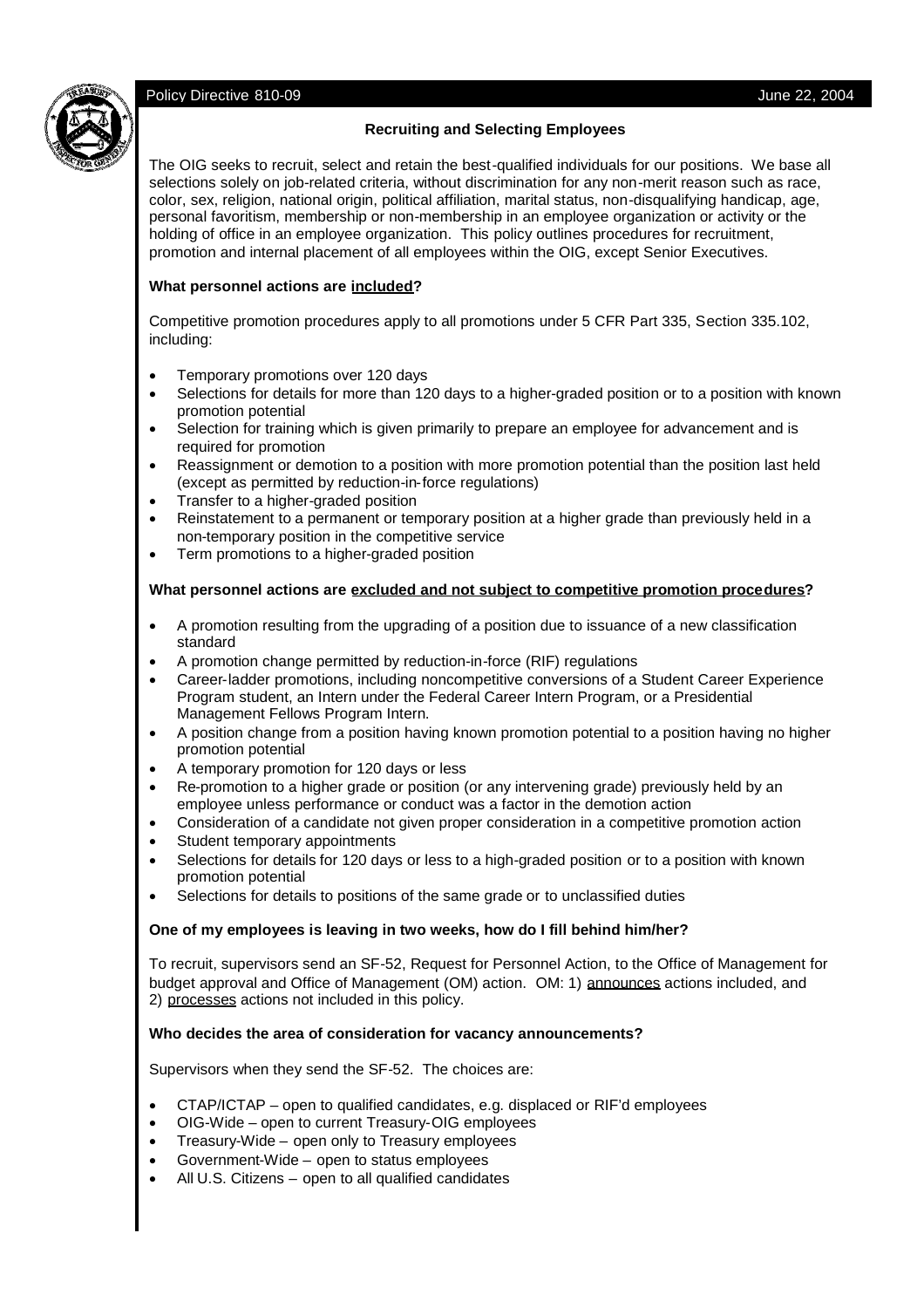The area of consideration may be narrowed to a specific geographic location for OIG-wide, Treasurywide, and Government-wide announcements, but not All U.S. Citizens announcements. All announcements will state relocation expenses and/or student loan repayment may be offered.

#### **Who is considered a supervisor?**

Employees who plan and establish work schedules, deadlines, and standards for acceptable work; approve leave; direct work; evaluate work performance of subordinates; effect disciplinary action; identify training and development needs of subordinates; interview applicants for positions; and who are responsible for the overall work product of the section are considered "supervisors."

## **What does "status employee" mean?**

Generally, the Government considers current and former Federal government employees who have occupied a permanent position in the competitive service as status employees. Item #34 on your SF-50 indicates a 1, Competitive Service, if you are a status employee.

## **How long will the vacancy announcement remain open?**

The minimum announcement period varies depending on the area of consideration. Generally, the OIG announces positions as follows, but the AIG for Management has the authority to adjust these periods:

- CTAP/ICTAP 2 work days
- OIG-Wide– 10 work days
- Government-Wide 10 work days
- All Sources 10 work days

We may extend announcements up to 30 days or announce them for a longer period of time with interim cut-off periods for application review.

## **How do you evaluate the candidates?**

Managers develop and approve questions and answers for the vacancy announcement. OM prepares and publishes the announcement using the Quick Hire system that rates and ranks all candidates. Managers interview candidates on and select from on-line certificates of eligibles provided.

## **Does the OIG offer any type of recruitment incentives?**

1) The OIG has a student loan repayment program for applicants new to the Federal government applying for hard-to-fill positions (see Student Loan Repayment Program policy). 2) For qualified nongovernment employee applicants, the OIG may offer a higher step level.

### **Where do you post job announcements?**

See our Quick Hire web site https://jobs.quickhire.com/scripts/TreasuryOIG.exe. Also, we post positions advertised outside the OIG on www.usajobs.opm.gov.

### **How long does it take for the supervisor to receive certificates of eligibles?**

Generally, we seek to generate certificates of eligibles within 5 days of the announcement closing.

### **Since we use an automated system, how do supervisors get applications and certificates?**

After Quick Hire rates and ranks applicants, OM determines the best-qualified candidates and sends managers an email with a link to the Quick Hire database where managers review applications and select applicants from on-line certificates.

### **What type of certificates will supervisors receive?**

Certificates vary depending on how we announce the position, with the most common being: merit promotion, delegated examining, and Veterans' Recruitment Appointments (VRA). Each certificate